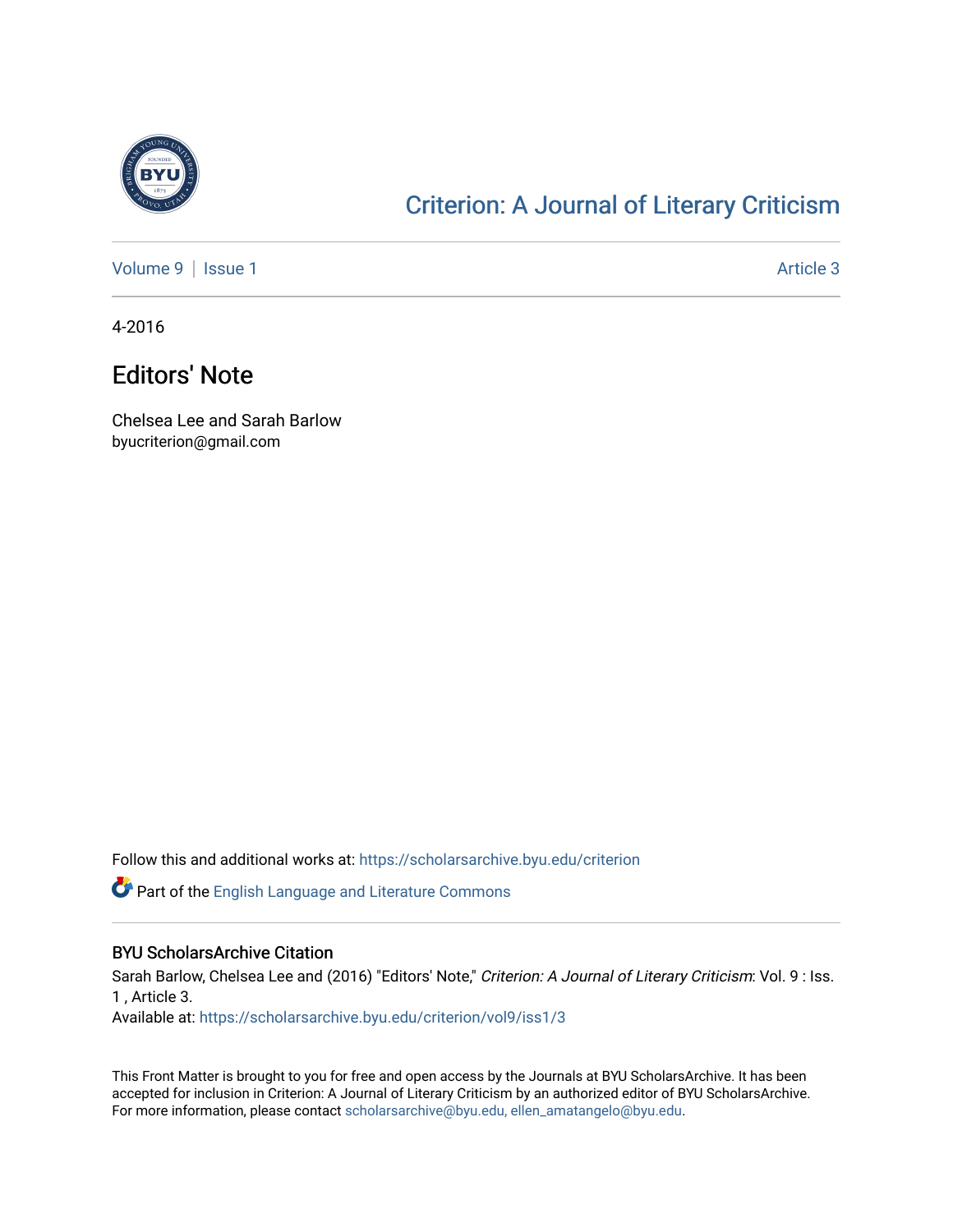## Editors' Note

*Criterion: A Journal of Literary Criticism*, is a student run journal associated with the English Department at Brigham Young University. As a journal we are dedicated to bringing quality pieces of literary criticism from the undergraduate and graduate levels to our readers. *Criterion* functions entirely through the exhaustive efforts of our volunteer editors. We would like to take this moment to thank our staff for the wonderful work they have done for this issue. Our staff devoted their time and energy to refining these articles and preparing them for publication. We could not have done this without their extraordinary efforts, and we appreciate the unique presence each and every one of them has contributed to the journal.

We would also like to thank Laura Dabundo, Professor Emerita at Kennesaw State University, for her excellent and engaging forum prompt, "Faith at the Crisis Point: Exploring the Intersection of Religion and Literature". As a religiously affiliated university, we at BYU were interested in exploring the relationship between religion, literature, and literary criticism. Dr. Dabundo's contribution led to the submission of varied and interesting pieces that dealt with the concept of religion over a wide spectrum of texts from Donne's *Holy Sonnets* to Flannery O'Connor.

We also received a plethora of interesting submissions through our open call for papers. We are grateful for the authors who chose to share their work with us and were willing to take the time to create quality pieces of literary criticism. We have quite the interesting mix of papers in this issue, and we are excited by the variety we are able to show our readers.